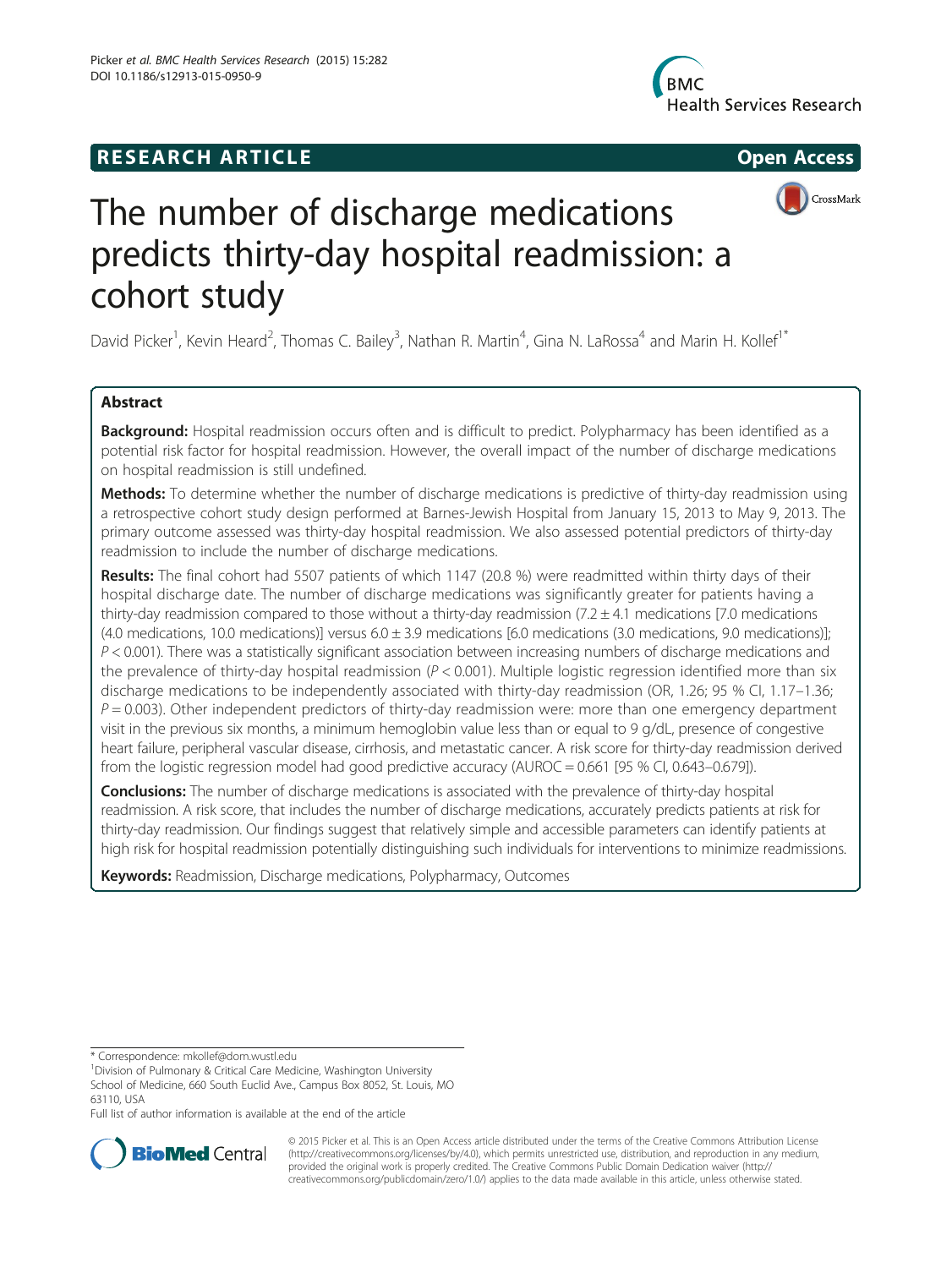## Background

Hospital readmissions within thirty days of hospital discharge occur often and are difficult to predict [\[1](#page-6-0)]. In response to the recommendations in the 2007 Medicare Payment Advisory Commission report, many hospitals have dedicated staff efforts and resources in order to identify patients at risk for readmission, as well as to prevent such readmissions [[1](#page-6-0)] [\(www.medpac.gov/documents/](http://www.medpac.gov/documents/jun07_entirereport.pdf) [jun07\\_entirereport.pdf](http://www.medpac.gov/documents/jun07_entirereport.pdf) (Accessed 27 June 2014)). The recommendations from the 2007 Medicare Payment Advisory Commission became the basis for the Hospital Readmissions Reduction Program in the Affordable Care Act altering the criteria for hospital payment reimbursement. The Centers for Medicare & Medicaid Services has been charged with enforcement of these criteria by reducing Medicare payments to hospitals that exceed preset all-cause readmission rates [\[1\]](#page-6-0). For fiscal year 2013 the readmission penalties have been applied to three conditions: acute myocardial infarction, heart failure, and pneumonia. By 2015, the policy is expected to include readmissions for chronic obstructive pulmonary disease, coronary artery bypass graft surgery, percutaneous coronary interventions, and other vascular procedures [[2](#page-6-0)]. In fiscal year 2013, the maximum payment reduction for hospitals with excess ratios of actual to expected readmission rates was 1 % but increases to 2 % in 2014, and to 3 % for 2015 and beyond [\[3](#page-6-0)].

Interventions aimed at preventing readmissions have not been universally successful [\[4](#page-6-0)]. One potential explanation for this is the inability to reliably predict which patients are at risk for readmission in order to target readmission prevention interventions. Predictors of hospital readmission can be disease specific such as presence of multivessel disease in patients hospitalized with myocardial infarction [\[5\]](#page-6-0) or more general such as gender and lack of available follow-up post discharge [[6\]](#page-6-0). Polypharmacy has been identified as a risk factor for readmission for patients discharged from internal medicine services [[7\]](#page-6-0). However, the overall impact of the number of discharge medications on hospital readmission is still undefined. Therefore, we performed a study to examine the influence of the number of discharge medications on the prevalence of thirty-day readmission.

## Methods

#### Study location

The study was conducted on eight adult inpatient medicine units of Barnes-Jewish Hospital, a 1250-bed academic medical center in St. Louis, MO (January 15, 2013 to May 9, 2013). Patient care on the inpatient medicine units is delivered by either attending hospitalist physicians or house staff physicians under the supervision of an attending physician. The study was approved by the Washington University School of Medicine Human Studies Committee and informed consent was waived.

## Study overview

We retrospectively evaluated all subjects admitted to one of the eight adult inpatient medicine units of Barnes-Jewish Hospital. The study only included adult patients (aged >18 years) admitted through the emergency department or transferred directly to the hospital from other institutions. We further excluded patients who died while hospitalized as they are necessarily not at risk for readmission. All data was derived from the hospital informatics database provided by the Center for Clinical Excellence, BJC HealthCare. Medications are provided to patients at the time of hospital discharge either through the hospital pharmacy in the form of a thirty-day supply or via a physician authorized prescription to be filled at a local pharmacy.

#### Primary end point

Readmission for any reason (i.e., all-cause readmission) to an acute care facility in the thirty days following discharge after the initial hospitalization served as the primary end point. The index hospital serves as the main teaching institution for BJC Healthcare, a large integrated healthcare system of both inpatient and outpatient care. The system includes a total of twelve hospitals in a compact geographic region surrounding and including St Louis, Missouri, and we included readmission to any of these hospitals in our analysis. Persons treated within this healthcare system are, in nearly all cases, readmitted to one of the system's participating twelve hospitals. If a patient who receives healthcare in the system presents to a nonsystem hospital, he/she is often transferred back into the integrated system because of issues of insurance coverage. Patients with a thirty-day readmission were compared to those without a thirty-day readmission.

## Definitions and variables

Discharge medications were defined as all medications prescribed by the patient's treating physicians that were required to be taken by the patient at the time of hospital discharge. Discharge medications only included medications needing to be taken on a regular basis, did not include any alternative non-prescribed medications such as herbal or nutritional supplements, and did not include over the counter medications that patients could purchase on their own without a physicians' prescription. Beyond the number of discharge medications, we recorded information regarding demographics, median income of the zip code of residence as a marker of socioeconomic status, admission to any BJC Healthcare facility within six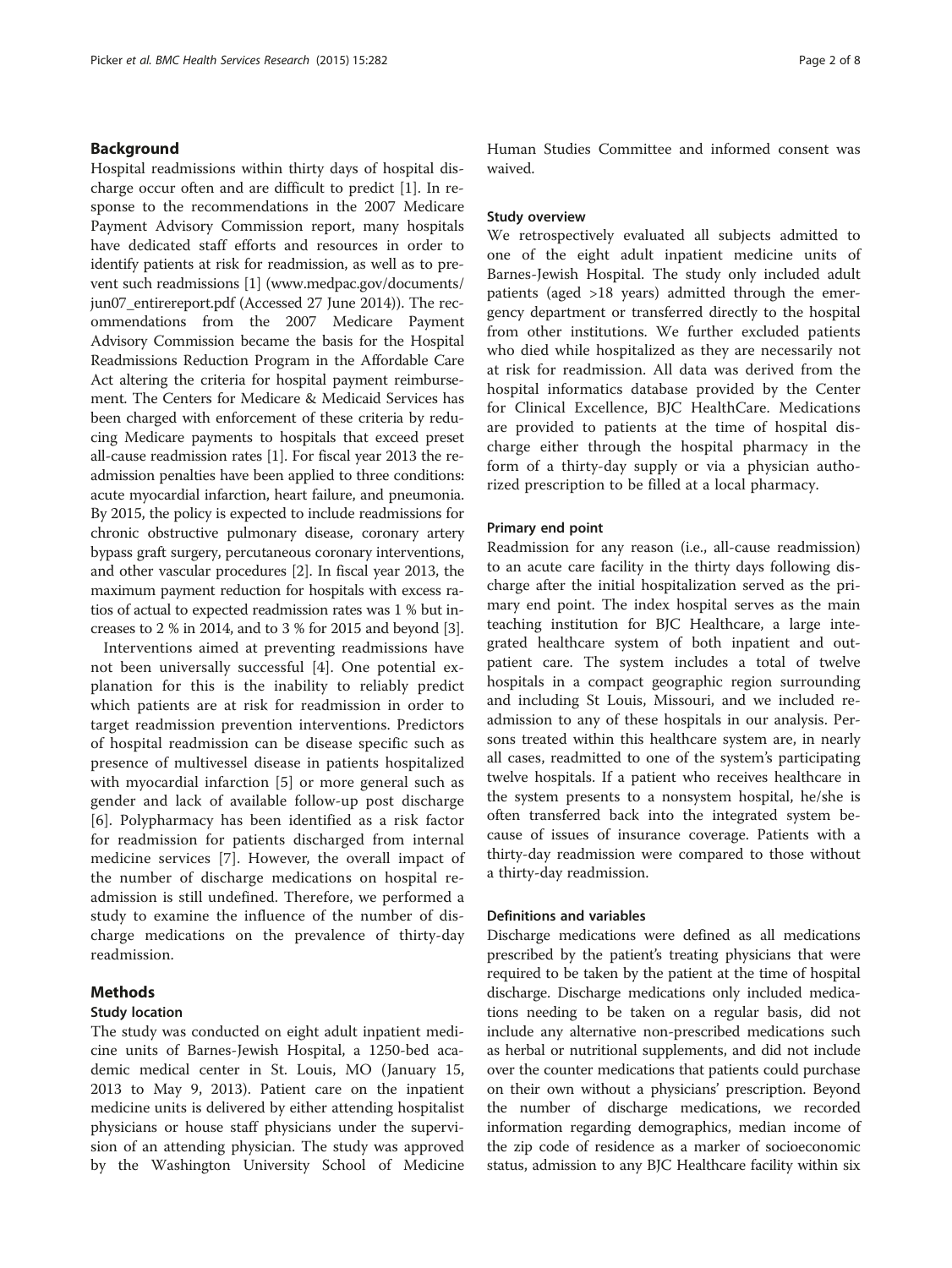months of the index admission, comorbidities, and process of care variables. To assess a subject's chronic health state, we examined if they suffered from coronary artery disease, chronic obstructive pulmonary disease, diabetes mellitus, dementia, had a history of a stroke, and underlying malignancy. To represent the global burden of comorbidities in each patient, we calculated their Charlson scores [\[8](#page-6-0)].

## Statistical analysis

The number of patients admitted to the eight adult inpatient medicine units of Barnes-Jewish Hospital determined the sample size. We used the Fisher exact test or Student  $t$  test, as appropriate, for univariate analyses. The Mann–Whitney *U* test was used for continuous, nonparametrically distributed data. All analyses were 2-tailed, and a  $P$  value of < 0.05 was assumed to represent statistical significance. We relied on logistic regression for identifying variables independently associated with thirty-day readmission. Based on univariate analysis, variables significant at the  $P < 0.10$  level were entered into the model. To arrive at the most parsimonious model, we utilized a stepwise backward elimination approach. We evaluated colinearity with correlation matrices. We report adjusted odds ratios (AORs) and 95 % confidence intervals (CIs) where appropriate. The model's goodness-of-fit was assessed via calculation of the  $R^2$  value. We conducted a cross-validation of the model in order to assess for overfitting. We reran the logistic model on 90 % of the sample sequentially dropping 10 % of the population with each run. We contrasted the mean accuracy of these analyses with the overall accuracy of the model developed with the entire cohort. Cut-points of variables were determined based on receiver-operating characteristic (ROC) curves. All analyses were performed with SPSS software, version 19.0 (IBM SPSS, Chicago, Illinois).

## Results

The final cohort had 5507 patients with a mean age of 56.1 ± 18.1 years and 2643 (48.0 %) males. The most common reasons for hospital admission were sepsis syndrome including pneumonia and urinary tract infections (21.4 %), congestive heart failure (16.1 %), respiratory distress including chronic obstructive pulmonary disease (13.4 %), acute or chronic renal failure (9.3 %), gastrointestinal disorders (8.8 %), and diabetes mellitus management (7.3 %). Overall, there were 1147 (20.8 %) patients who were readmitted within thirty days of their hospital discharge date.

The number of discharge medications was significantly greater for patients having a thirty-day readmission compared to those without a thirty-day readmission  $(7.2 \pm 4.1)$ medications [7.0 medications (4.0 medications, 10.0 medications)] versus  $6.0 \pm 3.9$  medications [6.0 medications

(3.0 medications, 9.0 medications)];  $p < 0.001$ ). Figure 1 demonstrates the distribution of thirty-day readmissions according to the number of discharge medications. There was a statistically significant association between increasing numbers of discharge medications and the prevalence of thirty-day hospital readmission. We also observed a direct correlation between increasing number of discharge medications and emergency department visits in the six months prior to the index hospitalization (Spearman's coefficient =  $0.119, P < 0.001$ ).

Table [1](#page-3-0) shows the characteristics of patients readmitted within thirty days and of patients not requiring hospital readmission within thirty days. Patients requiring hospital readmission within thirty days were younger and more likely to be African-American compared to patients not readmitted within thirty days. Readmitted patients had significantly more comorbidities as manifested by significantly larger Charlson scores and individual comorbidities including coronary artery disease, congestive heart disease, peripheral vascular disease, chronic obstructive pulmonary disease, connective tissue disease, peptic ulcer disease, cirrhosis, diabetes mellitus, paralysis, renal failure, underlying malignancy, lymphoma, and metastatic cancer. Patients with a thirty-day readmission were more likely to be transferred to the intensive care unit during their hospital stay, had longer durations of hospitalization, more emergency department visits in the six month period prior to their hospitalization, significantly lower minimum hemoglobin measurements during hospitalization, significantly higher maximum serum creatinine values, and were more likely to have Medicaid insurance compared to patients without a thirty-day readmission.

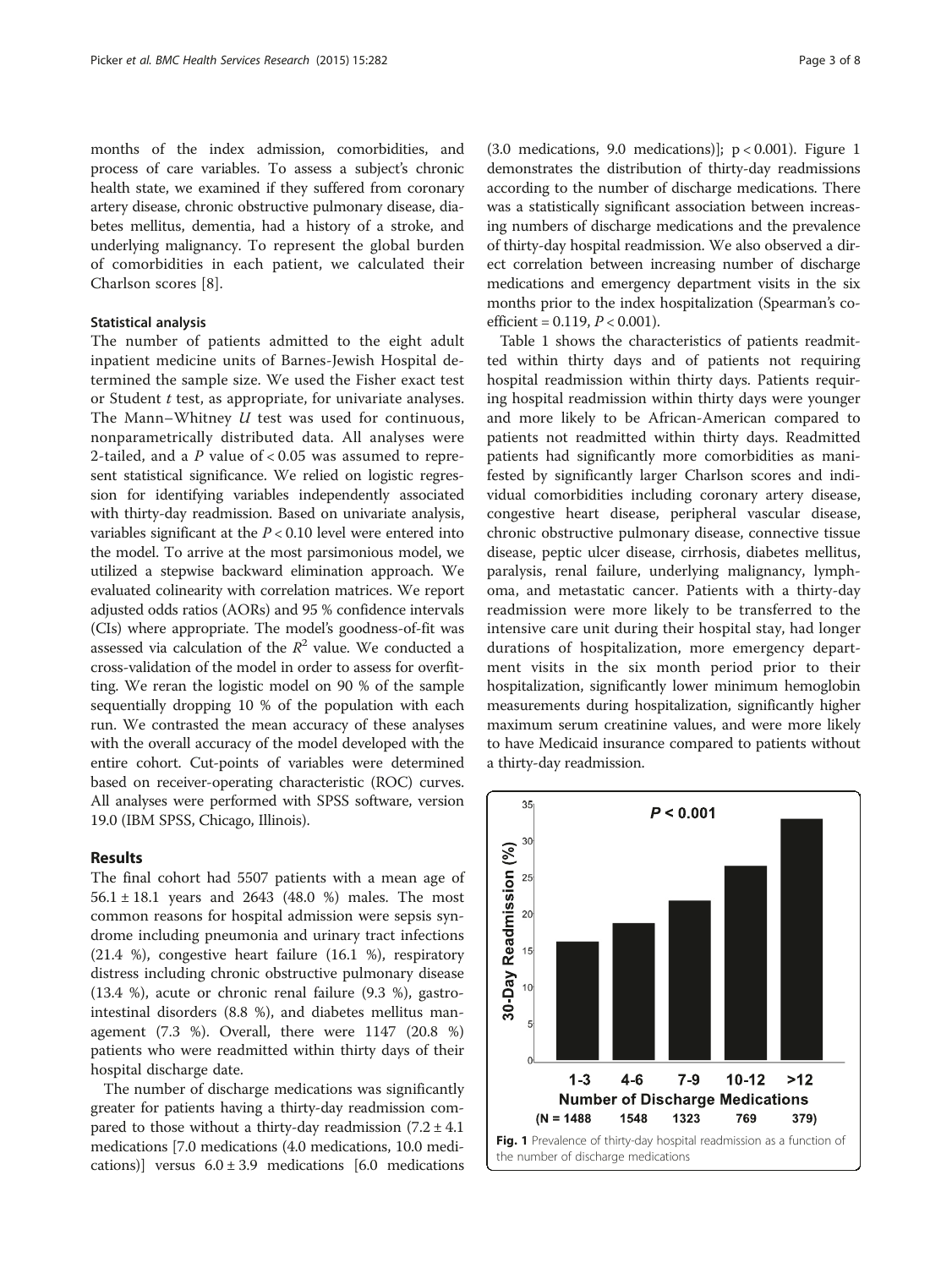<span id="page-3-0"></span>Table 1 Baseline Patient Characteristics

| Variable                                    | 30-day Readmission  | $P$ Value           |         |
|---------------------------------------------|---------------------|---------------------|---------|
|                                             | Yes ( $N = 1147$ )  | No ( $N = 4360$ )   |         |
| Age, yrs                                    | $55.2 \pm 17.7$     | $56.4 \pm 18.1$     | 0.044   |
| Gender: Male                                | 545 (47.5)          | 2098 (48.1)         | 0.716   |
| Female                                      | 602 (52.5)          | 2262 (51.9)         |         |
| Race: Caucasian                             | 523 (45.6)          | 2167 (49.7)         | 0.034   |
| African-American                            | 539 (47.0)          | 1919 (44.0)         |         |
| Other                                       | 85 (7.4)            | 273 (6.3)           |         |
| Median Income, dollars                      | 30037 [24830,36763] | 29281 [25118,37470] | 0.631   |
| Number of Discharge Medications             | 7[4,10]             | 6 [3,9]             | < 0.001 |
| Charlson Comorbidity Score                  | 5[2,8]              | 3[1,6]              | < 0.001 |
| ICU transfer during admission               | 171 (14.9)          | 541 (12.4)          | 0.025   |
| Myocardial Infarction                       | 203 (17.7)          | 525 (12.0)          | < 0.001 |
| Congestive Heart Failure                    | 386 (33.7)          | 929 (21.3)          | < 0.001 |
| Peripheral Vascular Disease                 | 207 (18.0)          | 430 (9.9)           | < 0.001 |
| Cardiovascular Disease                      | 180 (15.7)          | 508 (11.7)          | < 0.001 |
| Dementia                                    | 37(3.2)             | 101(2.3)            | 0.080   |
| Chronic Obstructive Pulmonary Disease       | 499 (43.5)          | 1375 (31.5)         | < 0.001 |
| Connective Tissue Disease                   | 93 (8.1)            | 222(5.1)            | < 0.001 |
| Peptic Ulcer Disease                        | 124 (10.8)          | 283 (6.5)           | < 0.001 |
| Cirrhosis                                   | 118 (10.3)          | 208 (4.8)           | < 0.001 |
| Diabetes Mellitus without complications     | 260 (22.7)          | 843 (19.3)          | 0.012   |
| Diabetes Mellitus with complications        | 207 (18.0)          | 433 (9.9)           | < 0.001 |
| Paralysis                                   | 76 (6.6)            | 173 (4.0)           | < 0.001 |
| Renal failure                               | 376 (32.8)          | 873 (20.0)          | < 0.001 |
| Underlying Malignancy                       | 99 (8.6)            | 250 (5.7)           | < 0.001 |
| Lymphoma                                    | 29 (2.5)            | 49 (1.1)            | < 0.001 |
| Metastatic Cancer                           | 79 (6.9)            | 184 (4.2)           | < 0.001 |
| <b>HIV</b>                                  | 18 (1.6)            | 88 (2.0)            | 0.325   |
| Minimum Hemoglobin, g/dL <sup>a</sup>       | $9.5 \pm 2.3$       | $10.4 \pm 2.4$      | < 0.001 |
| Maximum Creatinine, mg/dL <sup>a</sup>      | 1.16 [0.81,2.14]    | 1.00 [0.77,1.50]    | < 0.001 |
| Length of Stay, days                        | 4.1 [2.2,7.4]       | 3.0 [1.8,5.6]       | < 0.001 |
| Emergency Department visit in past 6 months | 1[0,3]              | 0 [0,2]             | < 0.001 |
| Admitted from Emergency Dept                | 817 (71.2)          | 3066 (70.3)         | 0.548   |
| Insurance: Private                          | 38(3.3)             | 251 (5.8)           | < 0.001 |
| Medicare                                    | 184 (16.0)          | 961 (22.0)          |         |
| Medicaid                                    | 554 (48.3)          | 1885 (43.2)         |         |
| Patient Pay                                 | 49 (4.3)            | 390 (8.9)           |         |

Values expressed as mean ± standard deviation or median [25th percentile, 75th percentile]

Abbreviations: ICU intensive care unit; HIV human immunodeficiency virus

During the hospitalization

Table [2](#page-4-0) shows the results of a multiple logistic regression model derivation to examine the variables associated with thirty-day hospital readmission in this population. In this model, more than one emergency department visit in the previous six months was the strongest predictor of thirty-day readmission, with an AOR of 2.37 (95 % CI, 2.19 to 2.57;  $P < 0.001$ ). Other independent predictors of thirty-day readmission included more than six discharge medications, a minimum hemoglobin value less than or equal to 9 g/dL, presence of peripheral vascular disease,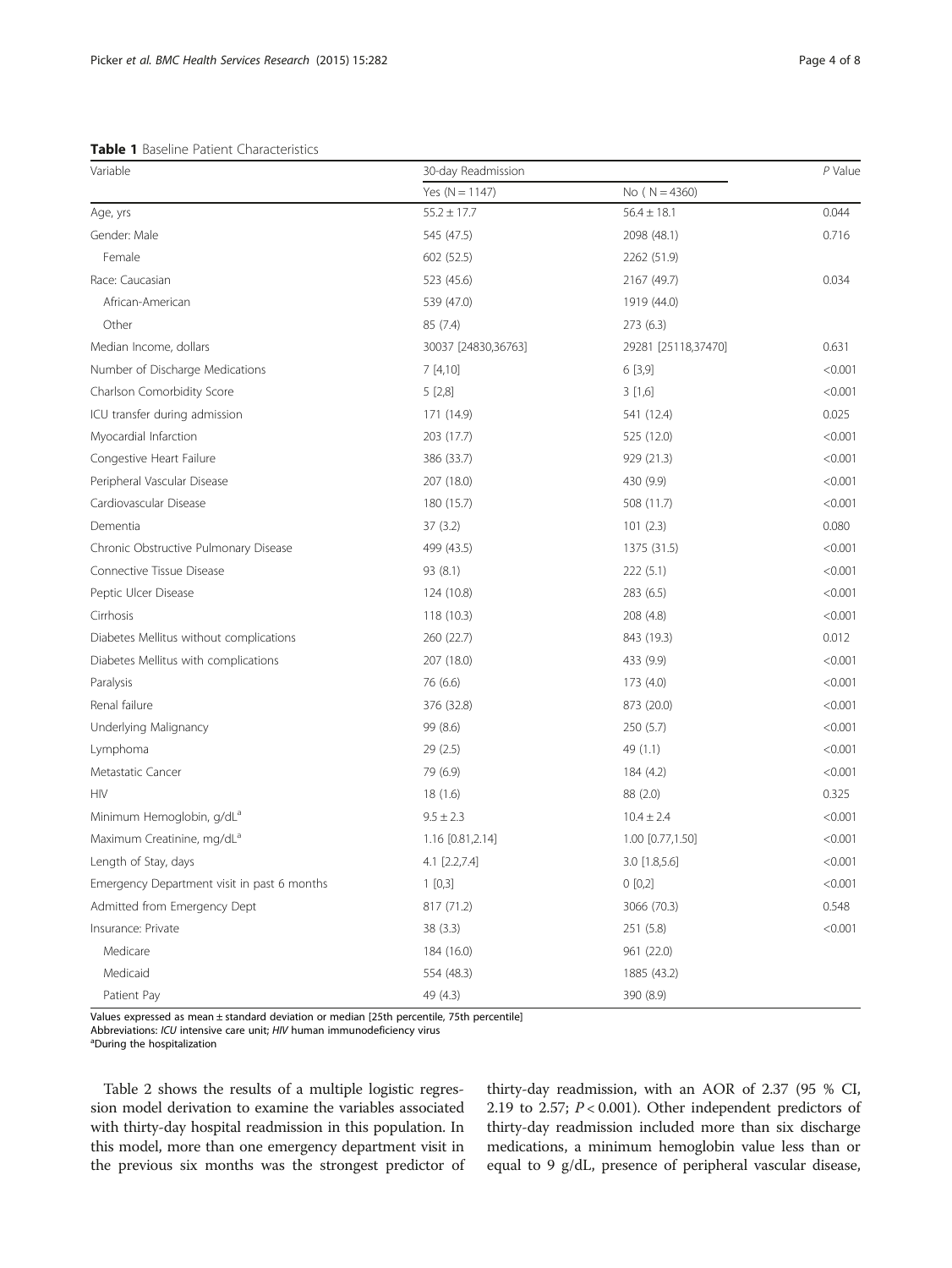<span id="page-4-0"></span>**Table 2** Variables Independently Associated with Thirty-Day Readmission

| Variables                          | OR.  | 95 % CI       | P value | <b>Risk Score</b> |  |  |  |  |
|------------------------------------|------|---------------|---------|-------------------|--|--|--|--|
| Number of Discharge Medications >6 | 1.26 | $1.17 - 1.36$ | 0.003   | 1.0               |  |  |  |  |
| Number of ED visits $> 1ab$        | 2.37 | $2.19 - 2.57$ | < 0.001 | 2.0               |  |  |  |  |
| Minimum Hb value $\leq$ 9 gm/dl    | 1.67 | 1.54-1.81     | < 0.001 | 1.5               |  |  |  |  |
| Congestive Heart Failure           | 1.52 | $1.40 - 1.67$ | < 0.001 | 1.5               |  |  |  |  |
| Peripheral Vascular Disease        | 1.42 | $1.28 - 1.59$ | 0.001   | 1.5               |  |  |  |  |
| Cirrhosis                          | 1.26 | $1.21 - 1.32$ | < 0.001 | 1.0               |  |  |  |  |
| Metastatic Cancer                  | 1.08 | $1.06 - 1.11$ | 0.002   | 1.0               |  |  |  |  |
|                                    |      |               |         |                   |  |  |  |  |

<sup>a</sup>Within 6 months of the index hospitalization

<sup>b</sup>Cut-points for number of discharge medications, emergency department visits, and minimum Hg value were assessed by receiver-operating characteristic curves as described in the Methods section

Abbrevations: OR odds ratio, CI confidence interval, ED emergency department, Hb hemoglobin

congestive heart failure, cirrhosis, and metastatic cancer. The model had a good fit of the data with an  $R^2$  of 0.228. Based on cross-validation, we did not observe overfitting. The AORs for the variables that were significant predictors in the model in all of the ten sequential reruns (with 90 % of the cohort) did not differ from the findings in the complete population.

Risk scores for thirty-day readmission were derived by converting the adjusted odds ratios for the independent predictors of thirty-day readmission identified in the multiple logistic regression analysis to risk scores as shown in Table 2. The maximum possible risk score was a value of 9.5. Figure 2 demonstrates the distribution of calculated risk scores relative to the prevalence of thirtyday hospital readmission. As the scores increased, so did the probability of thirty-day readmission. For example, among patients with a score of zero, the prevalence of



thirty-day readmission was approximately eleven percent, while more than thirty-five percent of those with a score greater than five had a thirty-day readmission  $(P < 0.001)$ . Figure [3](#page-5-0) reveals the ROC curves for the risk score and the number of discharge medications. As the ROC curves document, the risk score had higher sensitivity than the number of discharge medications for nearly the entire range of specificities. Reflecting this, the area under the ROC (AUROC) curve was greater for the risk score. The AUROC curve for the number of discharge medications equaled 0.579 (95 % CI, 0.560–0.598) whereas the AUROC curve for the risk score was 14.0 % higher (0.661 [95 % CI, 0.643–0.679];  $P = 0.030$  for the difference in AUROC curves).

A comparison of screening characteristics using the number of discharge medications greater than six and a risk score greater than zero for identifying patients with a thirty-day readmission is presented in Table [3](#page-5-0). Overall, the risk score proved more accurate having greater sensitivity and specificity compared to the number of discharge medications alone.

### **Discussion**

The main finding of this study was that the number of medications at the time of hospital discharge was associated with unplanned rehospitalization within thirty days in patients discharged from internal medicine units. However, the overall predictive accuracy for thirty-day readmission was found to be significantly better for a risk score that incorporated the number of discharge medications as one of the predictive elements, compared to using the number of discharge medications as a sole predictor. We also identified other predictors of thirtyday readmission including the number of emergency department visits in the previous six months, the minimum hemoglobin value during hospitalization, presence of congestive heart failure, peripheral vascular disease, cirrhosis, and metastatic cancer.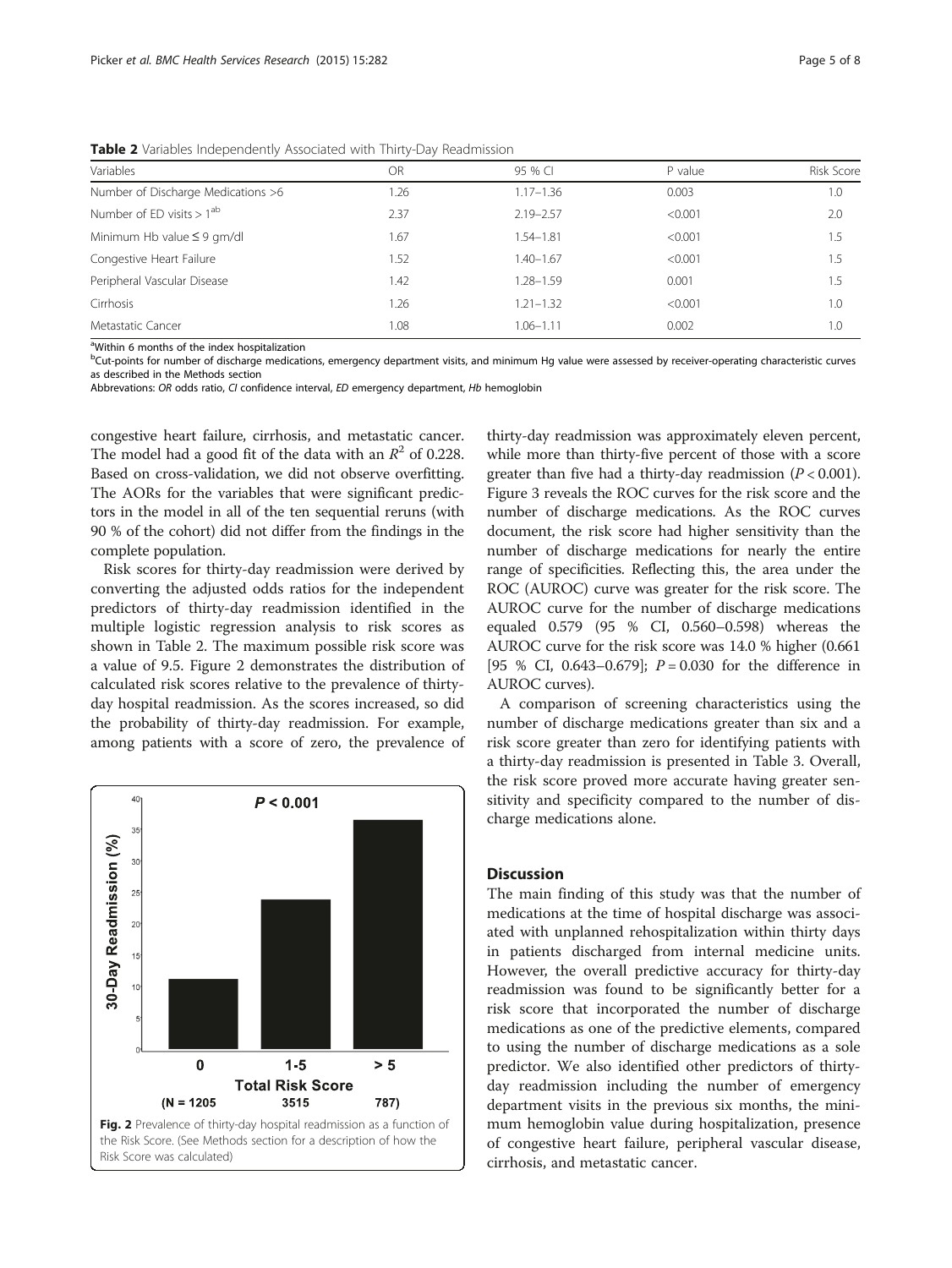Our results are consistent with those recently published from other settings. Wimmer et al. examined a small cohort of patients discharged from a geriatric unit in Australia and found that medication regimen complexity was not associated with unplanned hospital readmission in older people [[9\]](#page-6-0). However, in patients discharged to nonhome settings, the number of discharge medications predicted rehospitalization suggesting that a patient's discharge destination may be an important factor in unplanned medication-related readmissions [[9](#page-6-0)]. A recent systematic review also found that hospitalization resulting from medication related problems was common with the main causes being adverse drug reactions and medication non-compliance [\[10\]](#page-6-0). This review also found that old age and polypharmacy were highly represented among patients admitted to hospitals due to medication related problems [\[10\]](#page-6-0). Our study further highlights the nature and extent of medication-related hospitalizations in several ways. First, increasing medication use is likely a

Table 3 Screening Characteristics of the Number of Discharge Medications Versus Risk Score

| Characteristic                        |      | Sensitivity Specificity PPV NPV Accuracy |        |           |      |
|---------------------------------------|------|------------------------------------------|--------|-----------|------|
| Number of Discharge<br>Medications >6 | 53.8 | 575                                      |        | 25.0 82.5 | 56.7 |
| Risk Score $> 0$                      | 834  | 654                                      | 251938 |           | 69 1 |

Abbreviations: PPV positive predictive value; NPV negative predictive value

surrogate marker of disease severity and complexity mak-

Quality improvement programs have been implemented to reduce the number and complexity of discharge medications in order to minimize adverse events and to improve compliance. A pharmacist-directed discharge medication management program has been shown to be successful in decreasing both number and type of discharge medications [[11\]](#page-6-0). Overall, patient system readmission rates were also significantly decreased in association with implementation of the discharge medication management program [[11\]](#page-6-0). However, other programs aimed at minimizing problems with discharge medications to include education and medication reconciliation have not been able to show reductions in the occurrence of hospital readmission [\[12](#page-6-0), [13](#page-6-0)]. These studies would suggest that the intricacy of discharge medications, to include their overall number, may simply reflect the global medical complexity of patients which is the more important overall determinant of subsequent readmission [[14\]](#page-6-0).

The difficulty of understanding the determinants of readmission and reducing readmission events is illustrated by several recent studies. Kangovi et al. performed a randomized trial at two hospitals randomizing usual care versus creating individualized action plans for achieving patients' stated goals for recovery prior to discharge administered by community health workers [[15](#page-7-0)]. Although medication adherence was not influenced by this intervention, timely posthospital primary care and high-quality discharge communication occurred resulting in fewer multiple thirty-day readmissions. Similarly, Hochhalter et al. carried out a retrospective study to test the association of long-term medication adherence with hospital readmission in a cohort of beneficiaries enrolled in a Medicare Cost Plan [\[16\]](#page-7-0). They found that medication adherence was not associated with thirty-day readmission, but older age and longer length of hospital stay were associated with higher likelihood of thirty-day readmission, while having an office visit within thirty days of discharge was associated with lower odds of readmission [\[16\]](#page-7-0). Dharmarajan et al. showed in a large database that readmissions following congestive heart failure, acute myocardial infarction, and pneumonia hospitalization were diverse and usually for a different reason than the original hospitalization problem [\[14](#page-6-0)]. Taken together, these studies illustrate the complexity of identifying specific interventions, such as improved medication adherence, in order to reduce readmissions. These studies

ing it a good marker for readmission risk. Secondly, as the number of medications increases it is more likely that patients will not be compliant with all prescribed medications due to either cost issues, side effects, or inability to keep accurate tracking of all their medication consumption.

<span id="page-5-0"></span>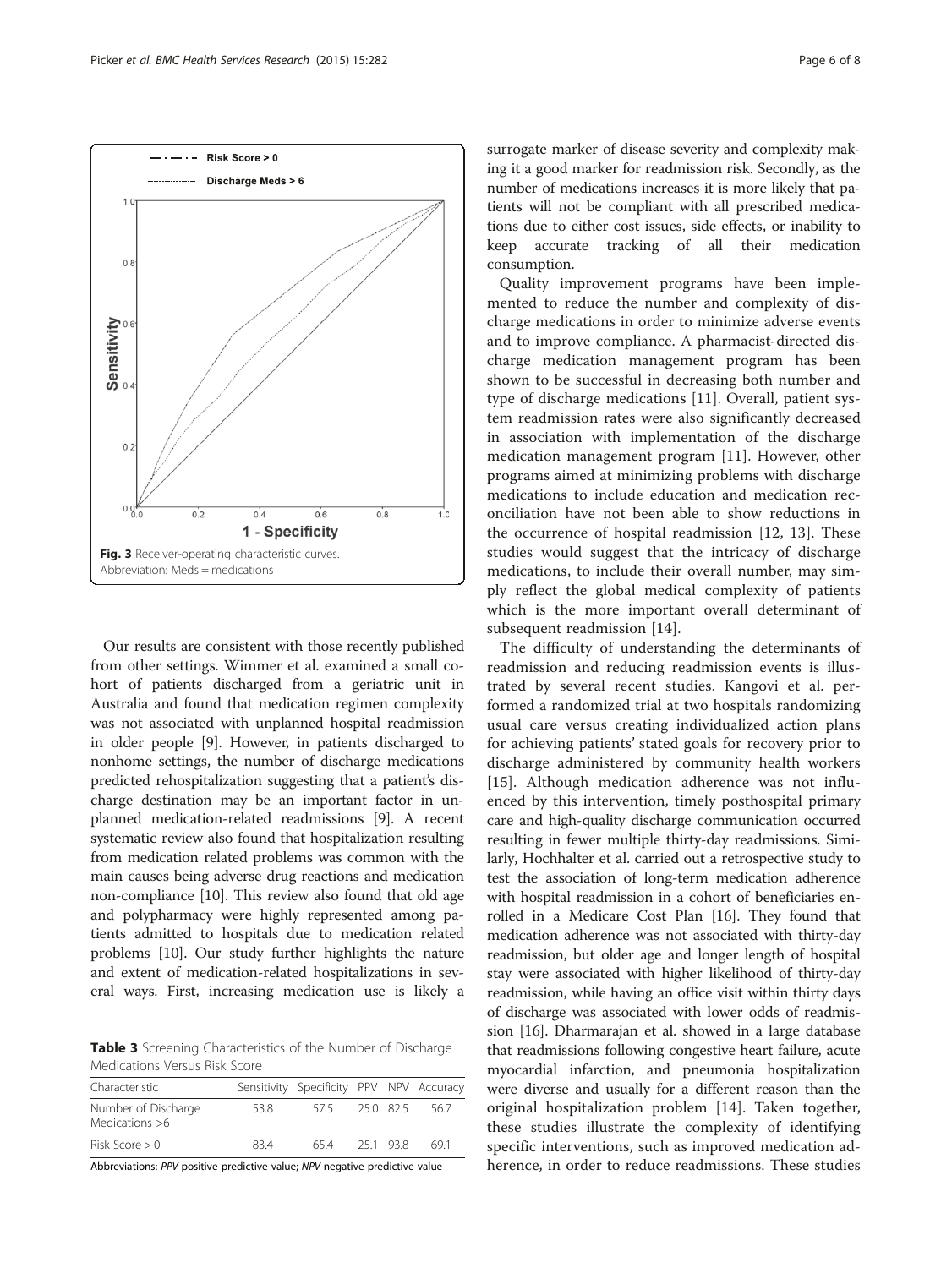<span id="page-6-0"></span>also suggest that more general interventions such as early posthospital follow up visits may be more important means of preventing readmissions.

Our study has several important limitations. First, this was a retrospective analysis. It is possible that we did not identify all patient variables and processes of care that are important determinants of thirty-day readmission in this population. Moreover, the retrospective nature of this investigation did not allow an assessment of medication adherence as it relates to the number of discharge medications. Second, we simply examined the number of discharge medications without determining whether certain classes of discharge medications were more likely to be associated with thirty-day readmission. Third, we did not have access to outpatient visits following the index hospitalization. Several studies have identified timely posthospital discharge as an important process for the prevention of readmissions [[15](#page-7-0), [16\]](#page-7-0). Fourth, this was a single-center study in a medical population, which limits the generalizability of our findings. Additionally, the patient population at Barnes-Jewish Hospital may not be representative of that at other centers. For example, the mean age of our population is younger than that reported in other studies examining risk factors for hospital readmission [\[16](#page-7-0)]. However, a strength of our study is that we did not limit inclusion to patients with specific diseases. We also did not examine other potentially important predictors of hospital readmission to include the presence of delirium. Finally, we did not account for patients who died within thirty days after hospital discharge. These represent discharged patients that could not be readmitted but who may have shared characteristics of the patients at high risk for readmission. However, we found that the number of discharge medications was associated with the prevalence of thirty-day readmission despite this bias adding to the robustness of our findings.

## Conclusions

The number of discharge medications was found to be associated with the prevalence of thirty-day hospital readmission. A risk score that includes the number of discharge medications accurately predicts patients at risk for thirty-day readmission. Our findings suggest that relatively simple and accessible parameters can identify patients at high risk for hospital readmission potentially distinguishing such individuals for interventions to minimize readmissions.

#### Abbreviations

AOR: Adjusted odds ratio; AUROC: Area under Receiver Operating Characteristic; CI: Confidence interval; ROC: Receiver-operating characteristic.

#### Competing interests

The authors declare that they have no competing interests. Dr. Kollef's efforts were supported by the Barnes-Jewish Hospital Foundation. The Barnes-Jewish Hospital Foundation had no role in any aspect of this

study or manuscript. The Barnes-Jewish Hospital Foundation simply supports Dr. Kollef's research effort in an unrestricted manner.

#### Authors' contributions

DP, KH, TB, NR, GL, MK: have made substantial contributions to conception and design, or acquisition of data, or analysis and interpretation of data; have been involved in drafting the manuscript or revising it critically for important intellectual content have given final approval of the version to be published; and 4) agree to be accountable for all aspects of the work in ensuring that questions related to the accuracy or integrity of any part of the work are appropriately investigated and resolved. All authors read and approved the final manuscript.

#### Financial disclosure

This work was supported by the Barnes-Jewish Hospital Foundation, the Chest Foundations, and Grant UL1 RR024992.

#### Author details

<sup>1</sup> Division of Pulmonary & Critical Care Medicine, Washington University School of Medicine, 660 South Euclid Ave., Campus Box 8052, St. Louis, MO 63110, USA. <sup>2</sup>Center for Clinical Excellence, BJC Learning Institute (BLI), 8300 Eager Road, St. Louis, MO 63144, USA. <sup>3</sup>Division of Infectious Diseases, Washington University School of Medicine, 660 South Euclid Ave., Campus Box 8051, St. Louis, MO 63110, USA. <sup>4</sup>Division of Hospital Medicine, Washington University School of Medicine, 660 South Euclid Ave., Campus Box 8058, St. Louis, MO 63110, USA.

#### Received: 30 July 2014 Accepted: 14 July 2015 Published online: 23 July 2015

#### References

- 1. Marks E. Complexity science and the readmission dilemma. JAMA Intern Med. 2013;173:629–31.
- 2. Fontanarosa PB, McNutt RA. Revisiting hospital readmissions. JAMA. 2013;309:398–400.
- 3. Kocher RP, Adashi EY. Hospital readmissions and the Affordable Care Act: paying for coordinated quality care. JAMA. 2011;306:1794–5.
- 4. Hansen LO, Young RS, Hinami K, Leung A, Williams MV. Interventions to reduce 30-day rehospitalization: a systematic review. Ann Intern Med. 2011;155:520–8.
- 5. Kociol RD, Lopes RD, Clare R, Thomas L, Mehta RH, Kaul P, et al. International variation in and factors associated with hospital readmission after myocardial infarction. JAMA. 2012;307:66–74.
- 6. Sharif R, Parekh TM, Pierson KS, Kuo YF, Sharma G. Predictors of early readmission among patients 40 to 64 years of age hospitalized for chronic obstructive pulmonary disease. Ann Am Thorac Soc. 2014;11:685–94.
- 7. Taha M, Pal A, Mahnken JD, Rigler SK. Derivation and validation of a formula to estimate risk for 30-day readmission in medical patients. Int J Qual Health Care. 2014;26:271–7.
- 8. Charlson ME, Sax FL, MacKenzie CR, Fields SD, Braham RL, Douglas Jr RG. Assessing illness severity: Does clinical judgement work? J Chronic Dis. 1986;39:439–52.
- 9. Wimmer BC, Dent E, Bell JS, Wiese MD, Chapman I, Johnell K, Visvanathan R: Medication regimen complexity and unplanned hospital readmissions in older people. Ann Pharmacother 2014 (Epub ahead of print).
- 10. Al Hamid A, Ghaleb M, Aljadhey H, Aslanpour Z: A systematic review of hospitalisation resulting from medicine related problems in adult patients. Br J Clin Pharmacol 2013 (Epub ahead of print).
- 11. Hutchison LJ, Mayzell GG, Bailey SC, Broyles JE. Impact of a discharge medication therapy management program in an extended care hospital. Consult Pharm. 2014;29:33–8.
- 12. Walker PC, Bernstein SJ, Jones JN, Piersma J, Kim HW, Regal RE, et al. Impact of a pharmacist-facilitated hospital discharge program: a quasi-experimental study. Arch Intern Med. 2009;169:2003–10.
- 13. Zhang C, Zhang L, Huang L, Luo R, Wen J. Clinical pharmacists on medical care of pediatric inpatients: a single-center randomized controlled trial. PLoS One. 2012;7:e30856.
- 14. Dharmarajan K, Hsieh AF, Lin Z, Bueno H, Ross JS, Horwitz LI, et al. Diagnosis and timing of 30-day readmissions after hospitalization for heart failure, acute myocardial infarction, or pneumonia. JAMA. 2013;309:355–63.